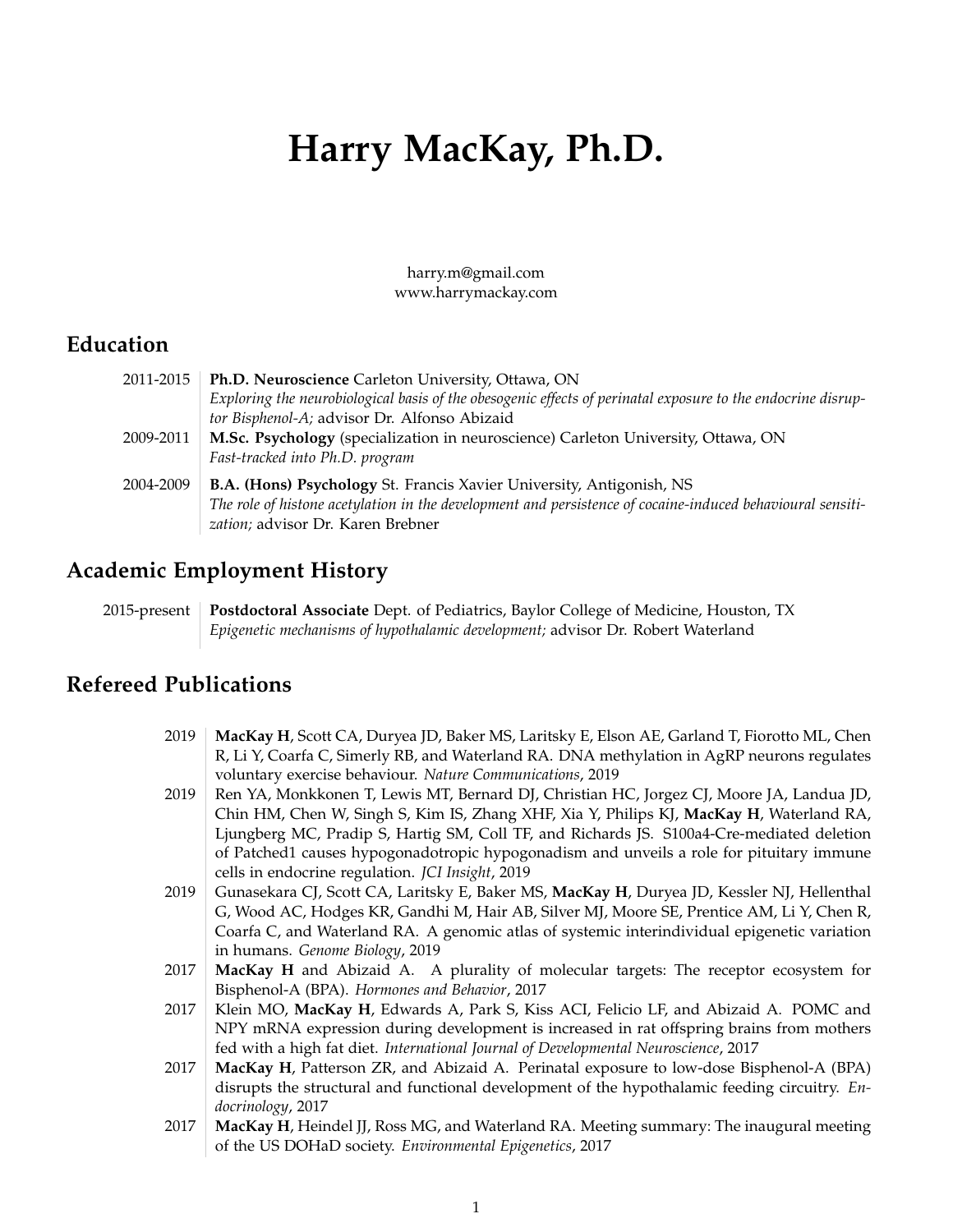- 2016 **MacKay H**, Charbonneau VR, St-Onge V, Murray E, Watts A, Wellman MK, and Abizaid A. Rats with a truncated ghrelin receptor (GHSR) do not respond to ghrelin, and show reduced intake of palatable, high-calorie food. *Physiology and Behavior*, 2016
- 2016 Agil R, Patterson ZR, **MacKay H**, Abizaid A, and Hosseinian F. Triticale bran alkylresorcinols enhance resistance to oxidative stress in mice fed a high-fat diet. *Foods*, 2016
- 2015 | Wellman MK, Patterson ZR, **MacKay H**, Darling JE, Mani BK, Zigman JM, Hoagland JL, and Abizaid A. Novel regulator of acylated ghrelin, CF801, reduces weight gain, rebound feeding after a fast, and adiposity in mice. *Frontiers in Endocrinology*, 2015
- 2014 **MacKay H** and Abizaid A. Embryonic development of the hypothalamic feeding circuitry: Transcriptional, nutritional, and hormonal influences. *Molecular Metabolism*, 2014
- 2014 Jodayree S, Patterson ZR, **MacKay H**, Abizaid A, and Tsopmo A. Blood and liver antioxidant capacity of mice fed high fat diet supplemented with digested oat bran proteins. *International Journal of Food Science and Nutrition Engineering*, 2014
- 2013 **MacKay H**, Patterson ZR, Khazall R, Patel S, Tsirlin D, and Abizaid A. Organizational effects of perinatal exposure to Bisphenol-A and Diethylstilbestrol on arcuate nucleus circuitry controlling food intake and energy expenditure in male and female CD-1 mice. *Endocrinology*, 2013
- 2013 **MacKay H**, Khazall R, Patterson ZR, Wellman M, and Abizaid A. Rats perinatally exposed to food restriction and high-fat diet show differences in adipose tissue gene expression under chronic caloric restriction. *Adipocyte*, 2013
- 2013 Patterson ZR, Khazall R, **MacKay H**, Anisman H, and Abizaid A. Central ghrelin signaling mediates the metabolic response of C57BL/6 male mice to chronic social defeat stress. *Endocrinology*, 2013

## **Book Chapters**

2020 Weeks M, Park S, Ghanem S, Plebon-Huff S, Robert A-M, **MacKay H**, and LeBlanc AG. Prevalence of post-traumatic stress disorder in Canada: A systematic review. In Ricciardelli R, Bornstein S, Hall A, and Carleton N, editors, *Handbook of Post-Traumatic Stress: Psychological, Cultural, and Biological Perspectives*. Taylor & Francis, 2020

## **Selected Talks**

- 2019 DNA Methylation in AgRP Neurons Regulates Voluntary Exercise Behaviour. *International Society for Developmental Origins of Health and Disease World Congress*, Melbourne, AU.
- 2016 Deficiency of De-Novo DNA Methyltransferase Dnmt3a in Agouti-Related Peptide (AgRP) Neurons Induces Sex-Specific Alterations in Energy Expenditure and Physical Activity. *United States Developmental Origins of Health and Disease Society Annual Meeting*, Detroit, MI.
- 2015 Early-life Bisphenol-A (BPA) Exposure Impairs Adult Leptin Sensitivity and Predisposes to Obesity. *Canadian Neurometabolic Club Meeting*, Toronto, ON.
- 2015 Bisphenol-A (BPA) as an Obesogen: Developmental Programming of Leptin Sensitivity. *Endocrine Society Annual Meeting*, San Diego, CA.
- 2012 Perinatal exposure to the endocrine disruptor Bisphenol A (BPA) predisposes offspring to dietinduced obesity and metabolic alterations in adulthood. *IMHR Young Researcher's Forum Annual Conference*, Ottawa, ON.

## **Peer Review Experience**

- 2019 **Ad-Hoc Reviewer:** Journal of Nutrition, Environmental Epigenetics
- 2018 **Ad-Hoc Reviewer:** European Neuropsychopharmacology, Environmental Health Perspectives
- 2017 **Ad-Hoc Reviewer:** Journal of Neuroendocrinology, Nutrition Reviews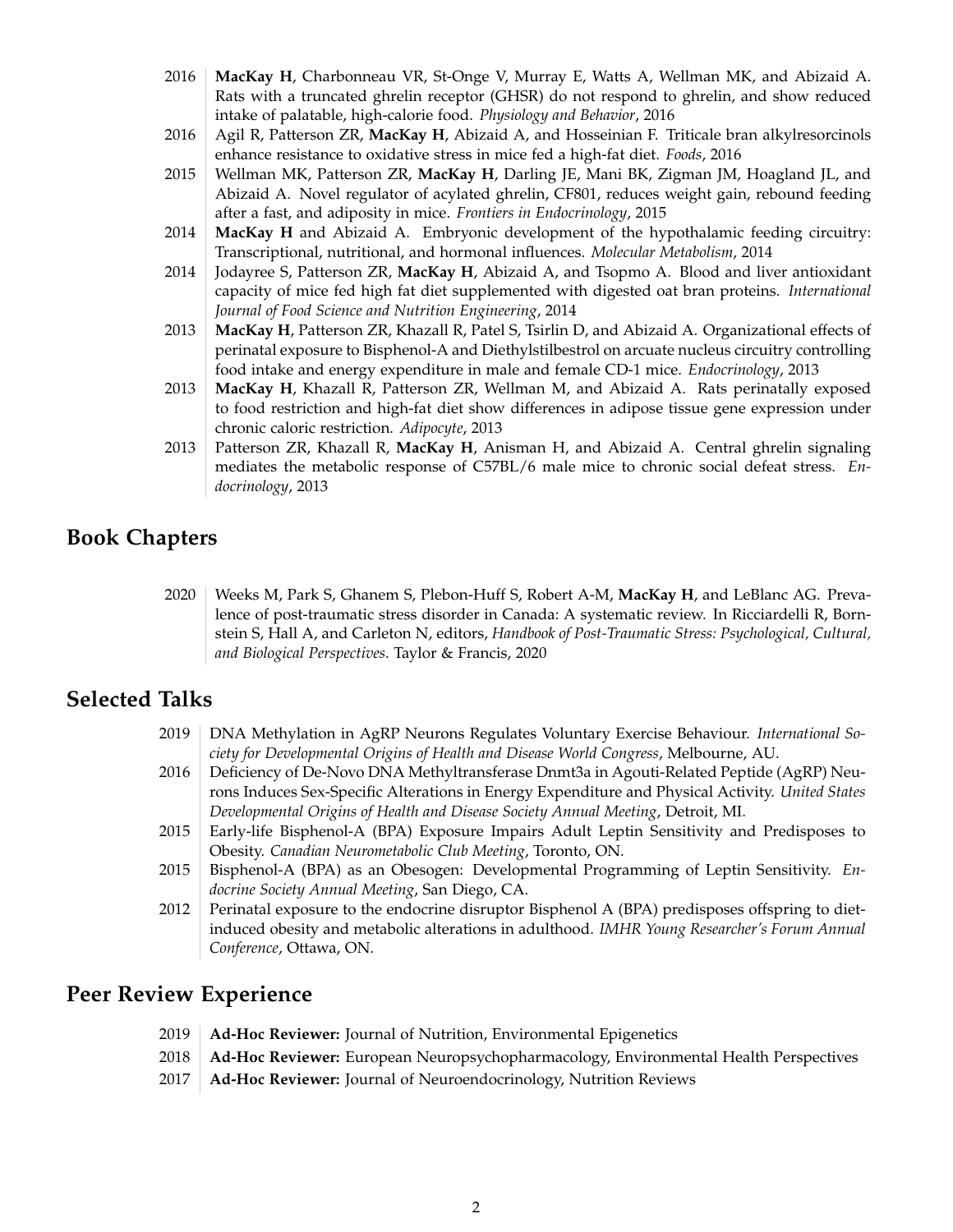## **Teaching Experience**

| 2013-2015 | Contract Instructor, Neuroscience Department, Carleton University                                |
|-----------|--------------------------------------------------------------------------------------------------|
|           | Designed and taught NEUR1201: Introduction to mental health & disease (Fall 2013, Summer 2014,   |
|           | Fall 2014, Summer 2015) Average teaching evaluation score: 4.76/5.00                             |
|           | Designed and taught NEUR4200: Seminar on current research in neuroscience (Winter 2014) Teach-   |
|           | ing evaluation score: 4.83/5                                                                     |
| 2012-2013 | Tutor, Paul Menton Centre, Carleton University                                                   |
|           | Tutored undergraduate students with cognitive or physical disabilities in university neuro-      |
|           | science, psychology, philosophy and statistics courses.                                          |
| 2011-2015 | Teaching Assistant, Neuroscience Department, Carleton University                                 |
|           | Performed teaching assistant duties including: delivering guest lectures, grading exams and      |
|           | quizzes, meeting with students.                                                                  |
| 2011-2014 | Instructor, Enrichment Mini-Course Program (EMCP), Carleton University                           |
|           | Co-developed and taught The brain: exploring its mysteries, a full-day, weeklong course for stu- |
|           | dents in middle school.                                                                          |

#### **Poster Presentations**

- 2019 Weeks M, Park S, Ghanem S, Plebon-Huff S, Robert AM, MacKay H, and LeBlanc A. A systematic review of the prevalence of PTSD in Canada. *Canadian Mental Health Association National Conference*, Toronto, ON, 2019
- 2018 **MacKay H**, Scott CA, Duryea JD, Baker MS, Laritsky E, Elson AE, Garland T, Fiorotto ML, Chen R, Li Y, Coarfa C, Simerly RB, and Waterland RA. DNA methylation in AgRP neurons regulates voluntary exercise behaviour. *5th Canadian Conference on Epigenetics*, Estérel, QC, 2018
- 2018 Duryea JD, Gunasekara CJ, **MacKay H**, Scott CA, Coarfa C, and Waterland RA. Imputing latent CpG methylation data with machine learning. *Rice University Undergraduate Research Symposium*, Houston, TX, 2018
- 2017 **MacKay H**, Duryea JD, Baker MS, Elson AE, Garland T, Fiorotto ML, Chen R, Li Y, Coarfa C, Simerly RB, and Waterland RA. Epigenetic perturbation of hypothalamic AgRP neurons alters voluntary physical activity. *Wellcome Trust Epigenomics of Common Diseases Conference*, Cambridge, UK, 2017
- 2015 Khazall R, **MacKay H**, and Abizaid A. Investigating the role of ghrelin in food anticipatory activity of a scheduled treat. *Society for Neuroscience Annual Conference*, Chicago, IL, 2015
- 2015 Hay RE, Smorenburg M, Rodrigues T, Edwards A, Klein M, Hyland L, **MacKay H**, Karatosoreos I, Hill M, and Abizaid A. The role of ghrelin in a chronic corticosterone model of obesity. *Society for Neuroscience Annual Conference*, Chicago, IL, 2015
- 2015 | Park SB, Rodrigues T, Wallace C, Mezher K, Hyland L, Klein M, Edwards A, Patterson ZR, **MacKay H**, and Abizaid A. Ghrelin receptors in the VTA mediate stress-induced changes in caloric intake during chronic social defeat. *Society for Neuroscience Annual Conference*, Chicago, IL, 2015
- 2015 Park SB, Rodrigues T, Patterson ZR, **MacKay H**, and Abizaid A. Chronic social defeat paradigm effects on GHSR and NR3C1 mRNA expression in the PFC, HIPP and VTA of C57/BL6 male mice. *Canadian Neurometabolic Club Meeting*, Toronto, ON, 2015
- 2014 **MacKay H**, Patterson ZR, and Abizaid A. Mice exposed perinatally to the obesogenic endocrine disruptor Bisphenol-A (BPA) show impaired central and behavioral leptin sensitivity in advance of diet-induced obesity: evidence for developmental programming of hypothalamic Pro-Opiomelanocortin (POMC) regulation. *Society for Neuroscience Annual Conference*, Washington, DC, 2014
- 2014 **MacKay H**, St-Onge V, Gabrys R, McQuaid R, McInnis O, Rustom N, Hudson S, Friberg L, King SJ, Wartman B, Parno T, Syed S, Farmer K, Rudyk C, Smith C, Wellman M, and Abizaid A. Three years of the brain & mental health art show in Ottawa: Carleton University's Brain Awareness Week. *Society for Neuroscience Annual Conference*, Washington, DC, 2014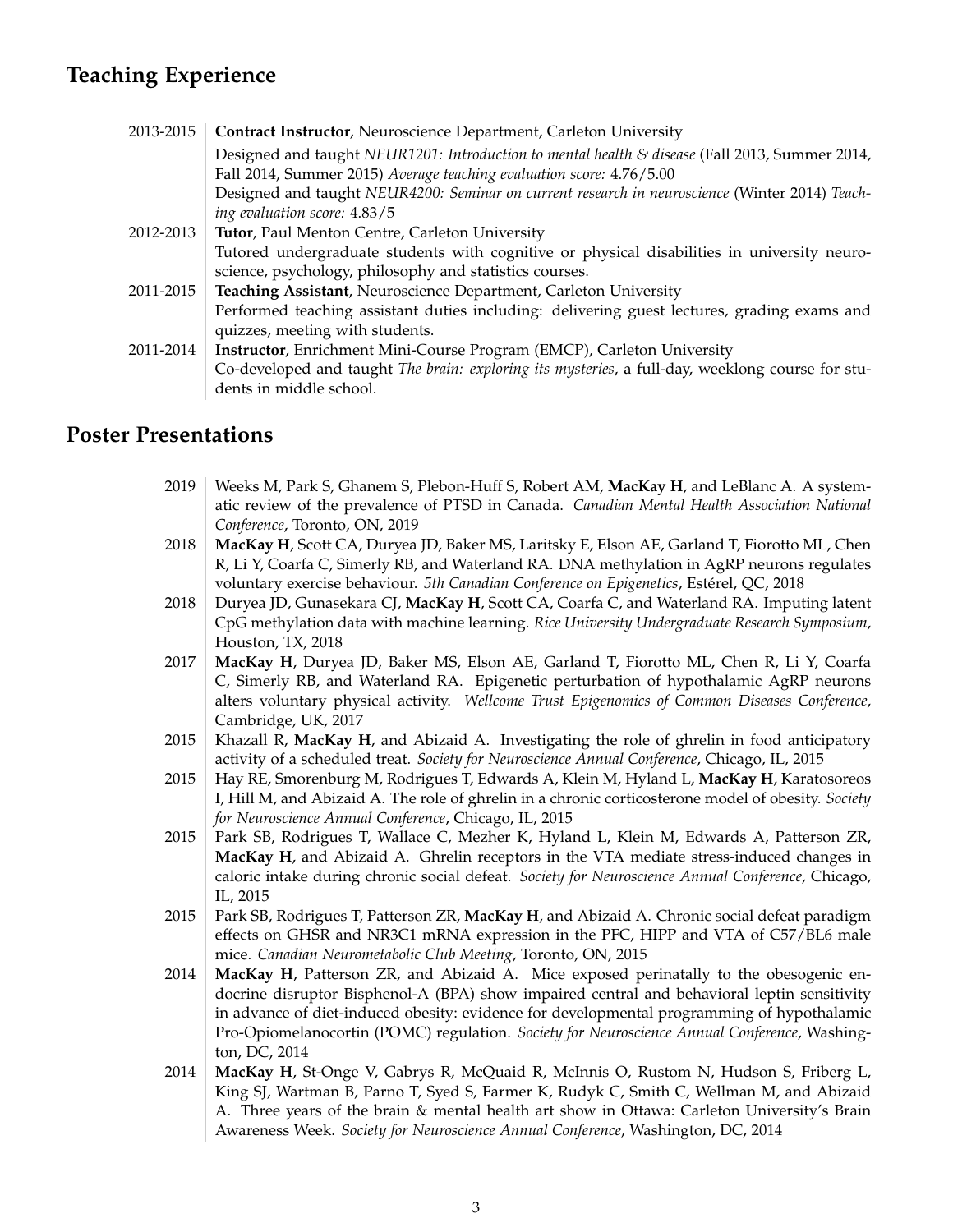- 2014 Parno T, Patterson ZR, **MacKay H**, and Abizaid A. Ghrelin signaling targeting the paraventricular nucleus of the hypothalamus influences UCP-1 activity within brown fat during stress. *IMHR Young Researcher's Forum*, Ottawa, ON, 2014
- 2014 **MacKay H**, Patterson ZR, Khazall R, and Abizaid A. Alterations in hypothalamic feeding circuitry and leptin response in mice perinatally exposed to the endocrine disruptor Bisphenol-A (BPA). *Canadian Association for Neuroscience Annual Conference*, Montreal, QC, 2014
- 2014 **MacKay H**, Patterson ZR, Khazall R, and Abizaid A. Possible involvement of leptin in the obesogenic effects of early-life Bisphenol-A (BPA) exposure. *Keystone Symposium*, Vancouver, BC, 2014
- 2013 **MacKay H**, Patterson ZR, St-Onge V, Abizaid A, Gabrys R, McQuaid R, McInnis O, Rustom N, Rodrigues T, Hanea S, Hudson S, King SJ, Comba R, Cahill S, Wartman BC, Parno T, Al-Yawer F, Rudyk C, Smith C, and Wellman M. Art, science, and hockey: Carleton University's Brain Awareness Week. *Society for Neuroscience Annual Conference*, San Diego, CA, 2013
- 2012 Hanea S, Patterson ZR, Al-Yawer F, Charbonneau V, Davis-MacNevin P, Gabrys RL, Howell JW, King SJ, **MacKay H**, Rodrigues T, Rudyk C, Rustom NY, Smith CA, St-Onge V, Wartman BC, Wellman MK, Messier C, and Abizaid A. Brainophilia: Society for Neuroscience Ottawa Chapter. *Society for Neuroscience Annual Conference*, New Orleans, LA, 2012
- 2012 Salamani A, MacKay H, and Abizaid A. The effect of perinatal Bisphenol-A exposure on hypothalamic expression of proteins related to energy balance. *Undergraduate Research Day at Carleton University*, Ottawa, ON, 2012
- 2012 Charbonneau V, **MacKay H**, and Abizaid A. Fawn-hooded rats resists diet-induced obesity. *IMHR Young Researcher's Forum*, Ottawa, ON, 2011
- 2011 **MacKay H**, Khazall R, Patterson Z, Wellman MK, and Abizaid A. The effect of perinatal exposure to the endocrine disruptor Bisphenol-A on metabolism and the development of dietinduced obesity in adulthood. *Society for Neuroscience Annual Conference*, Washington, DC, 2011
- 2011 Tsirlin D, **MacKay H**, and Abizaid A. The effect of perinatal BPA exposure on the synaptic architecture of anorexigenic neurons in the arcuate nucleus. *Undergraduate Research Day at Carleton University*, Ottawa, ON, 2011
- 2010 Wellman MK, Khazall R, MacKay H, Woodside B, and Abizaid A. Ghrelin O-acyltransferase mRNA levels in the hypothalamus are differentially affected in two different models of negative energy balance. *Society for Behavioural Neuroendocrinology*, Toronto, ON, 2010
- 2009 **MacKay H** and Brebner K. The role of histone acetylation in the development and persistence of cocaine induced behavioural sensitization. *Rising Stars of Research*, Vancouver, BC, 2009

#### **Published Commentary**

- 2018 Pietrzak B, Sharma V, Wasalathanthri D, Ellwanger JH, Sanganyado E, Buschke F, Beardsley FR, Agarwal D, Jensen MM, Easun TL, Han L, Zhou K, Jordan EJ, Oda FS, **MacKay H**, Coffey E, Yoho R, and Winter M. Nurturing connections to the environment. *Science*, 362(6417):886–888, 2018
- 2018 | Adamowicz BM, Chong DHY, Gutiérrez C, Matz J, Fer E, Polat EO, MacKay H, Galagedara R, Coste A, Pupkaite J, et al. Broad interests reap benefits for science. *Science*, 361(6397):24–26, 2018

#### **Student Mentorship**

2009-2015 **Carleton University:** Dina Tsirlin (Undergraduate), Shoyeb Patel (Undergraduate), Alicia Salamani (Undergraduate), Valerie Carbonneau (M.Sc. student), Rebecca Hay (Undergraduate)

#### **Leadership and Service**

2017-2019 **Judge**, Harmony Public Schools Science Fair, Houston, TX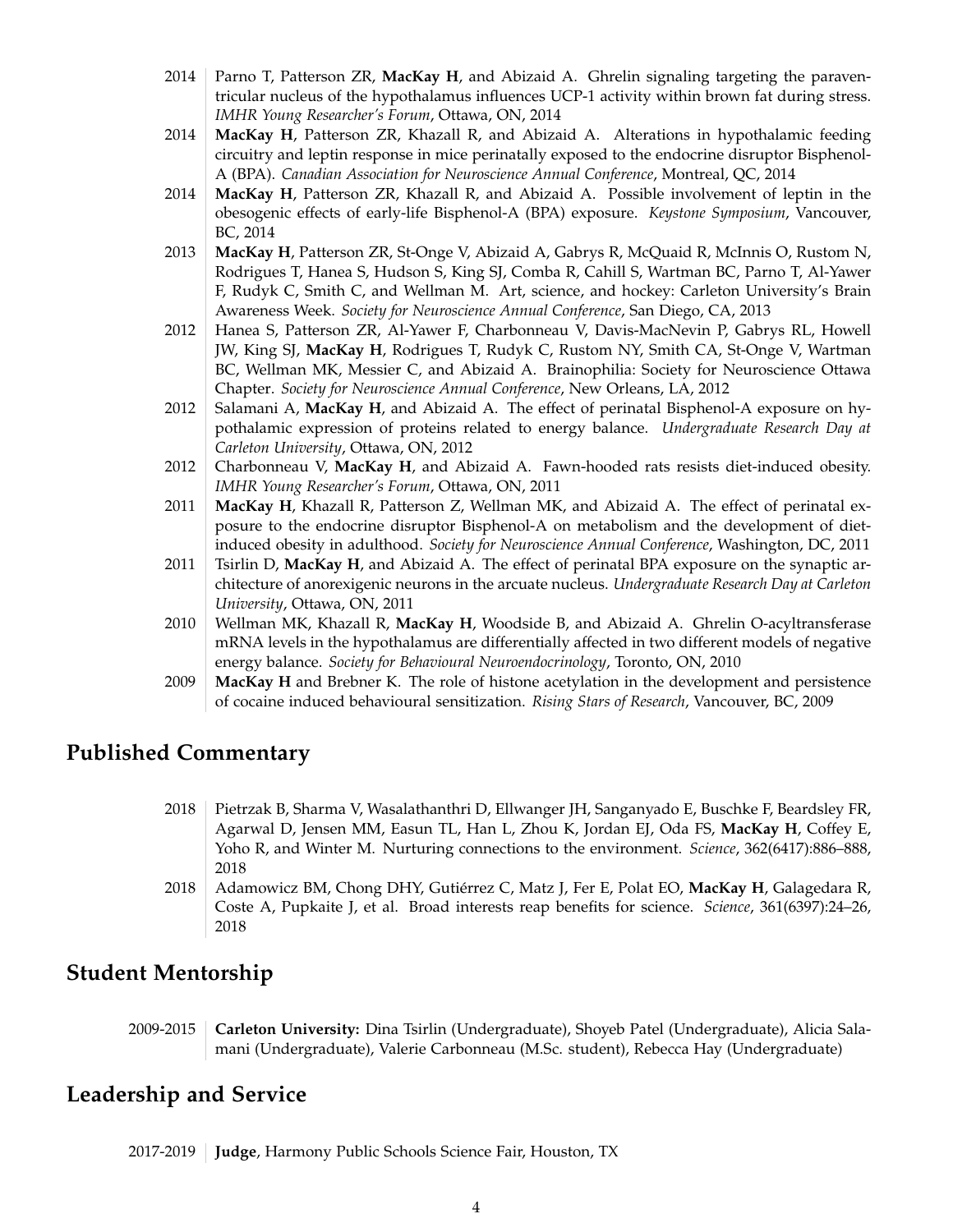|           | Judged science fair projects at the middle- and high-school levels.                                                                                                                        |
|-----------|--------------------------------------------------------------------------------------------------------------------------------------------------------------------------------------------|
| 2017      | Judge, International Sustainable World (Engineering Energy Environment) Project Olympiad,<br>Houston, TX                                                                                   |
| 2013-2014 | <b>President, Ottawa Chapter of the Society for Neuroscience</b>                                                                                                                           |
|           | Lead society of graduate students in neuroscience in organizing local and regional program-<br>ming related to neuroscience and mental health including: Brain Awareness Week, The Brain & |
| 2012-2015 | Mental Health Art Show, and the Ottawa Brain Bee<br>Judge, Undergraduate Research Day, Carleton University                                                                                 |
|           | Judged undergraduate honours thesis research posters.                                                                                                                                      |
| 2012-2015 | Judge, Ottawa Regional Science Fair, Ottawa, ON<br>Judged regional science fair projects at the middle- and high-school levels.                                                            |
| 2009-2015 | <b>Demonstrator, Ottawa Chapter of the Society for Neuroscience</b><br>Designed and delivered interactive presentations for Ottawa's Brain Awareness Week.                                 |

## **Awards and Honours**

| 2018       | Poster Presentation Award (\$400), 5th Canadian Conference on Epigenetics                    |
|------------|----------------------------------------------------------------------------------------------|
| 2015-2017  | Children's Nutrition Research Center (CNRC) Postdoctoral Research Fellowship, Baylor College |
|            | of Medicine (NIH Scale - Appx. US \$47,000 per annum)                                        |
| 2015       | P.D. McCormack Travel Award (\$1800), Carleton University                                    |
| 2015       | Contract Instructor Teaching Award (\$1500), Carleton University                             |
| 2014       | Carleton University Research Impact Endeavour (CURIE) Fund (\$2000), Carleton University     |
| 2014       | Graduate Chapter Travel Award (\$1000), Society for Neuroscience                             |
| 2014       | Best Basic Research Poster (\$500), IMHR Young Researcher's Forum Annual Conference          |
| 2014       | P.D. McCormack Travel Award (\$600), Carleton University                                     |
| 2014-2015  | Ontario Graduate Scholarship (\$15,000 per annum)                                            |
| 2012, 2013 | Institute Community Support Travel Grant (\$1500), Canadian Institutes of Health Research    |
| 2011       | Research/Travel Bursary (\$400), Carleton University                                         |
| 2012       | Best Scientific Talk (\$500), IMHR Young Researcher's Forum Annual Conference                |
| 2011-2012  | P.D. McCormack Doctoral Fund (\$7000), Carleton University                                   |
| 2011-2015  | Domestic Entrance Scholarship (\$3000), Carleton University                                  |
| 2010-2012  | Ontario Graduate Scholarship (\$15,000 per annum)                                            |
| 2009-2010  | Canadian Institutes of Health Research Frederick Banting and Charles Best Canada Graduate    |
|            | Scholarship Master's Award (\$17,500)                                                        |
| 2009-2012  | Graduate Scholarship (\$8500 per annum), Carleton University                                 |
| 2009-2011  | P.D. McCormack Fund (\$3000 per annum), Carleton University                                  |
| 2009       | G.P. Brooks History of Psychology Prize (\$400), St. Francis Xavier University               |
| 2009       | Craig McDonald Mooney Prize for Psychology (\$400), St. Francis Xavier University            |
| 2007-2009  | Dean's Honour List (\$1000 per annum), St. Francis Xavier University                         |
|            |                                                                                              |

## **Submitted Fellowships**

- 2018 CIHR Postdoctoral Fellowship, *Cell type-specific neuroepigenomic approaches to understand central regulation of energy balance*
- 2016 CIHR Postdoctoral Fellowship, *Epigenetic Mechanisms Regulating Development of Hypothalamic Metabolic Circuitry*
- 2017 Thrasher Research Fund, *Exploring the role of DNA methylation in the development of the hypothalamic metabolic circuitry*
- 2016 Thrasher Research Fund, *Epigenetic Mechanisms Regulating Development of Hypothalamic Metabolic Circuitry*